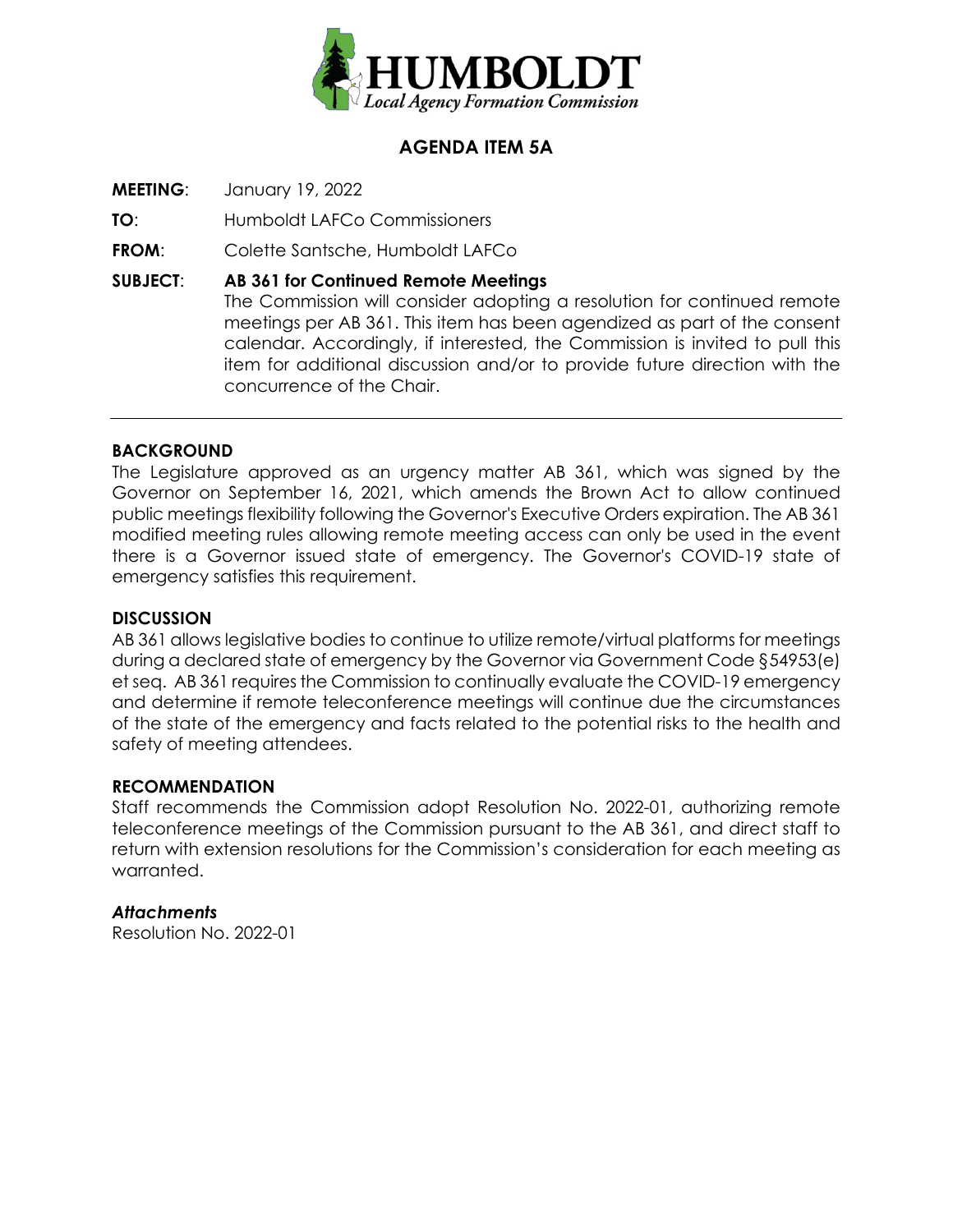

# **RESOLUTION NO. 22-01**

### **DECLARING ITS INTENT TO CONTINUE REMOTE TELECONFERENCE ONLY MEETINGS DUE TO THE GOVERNOR'S PROCLAMATION OF STATE EMERGENCY AND STATE REGULATIONS RELATED TO PHYSICAL DISTANCING DUE TO THE THREAT OF COVID-19**

WHEREAS, the Humboldt Local Agency Formation Commission, hereinafter referred to as the "Commission," is committed to preserving and promoting public access and participation in meetings of the Commission; and

WHEREAS, all meetings of Commission are open and public, as required by the Ralph M. Brown Act (Cal. Gov. Code 54950 – 54963), so that any member of the public may attend, participate, and observe the Commission conduct its business; and

WHEREAS, the Brown Act, Government Code section 54953(e), makes provisions for remote teleconferencing participation in meetings by members of a legislative body, without compliance with the requirements of Government Code section 54953(b)(3), subject to the existence of certain conditions; and

WHEREAS, a required condition is that a state of emergency is declared by the Governor pursuant to Government Code section 8625, proclaiming the existence of conditions of disaster or of extreme peril to the safety of persons and property within the state caused by conditions as described in Government Code section 8558; and

WHEREAS, such conditions now exist in the State, specifically, the Governor of the State of California proclaimed a state of emergency on March 4, 2020, related to the threat of COVID19, which remains in effect; and

WHEREAS, the proliferation of the Delta and Omicron variants of the virus continues to pose imminent risk to health and safety and directly impacts the ability of the public and the Commission to meet safely in person, accordingly, the Commission hereby recognizes the proclamation of state of emergency by the Governor of the State of California and the regulations of Cal/OSHA recommending physical distancing; and

WHEREAS, to allow for physical distancing and remote meeting attendance, the Commission does hereby find that the Commission shall conduct their meetings without compliance with paragraph (3) of subdivision (b) of Government Code section 54953, as authorized by subdivision (e) of section 54953, and that the Commission shall comply with the requirements to provide the public with access to the meetings as prescribed in paragraph (2) of subdivision (e) of section 54953; and

WHEREAS, the Commission meetings will be accessible to the public to attend electronically or via phone.